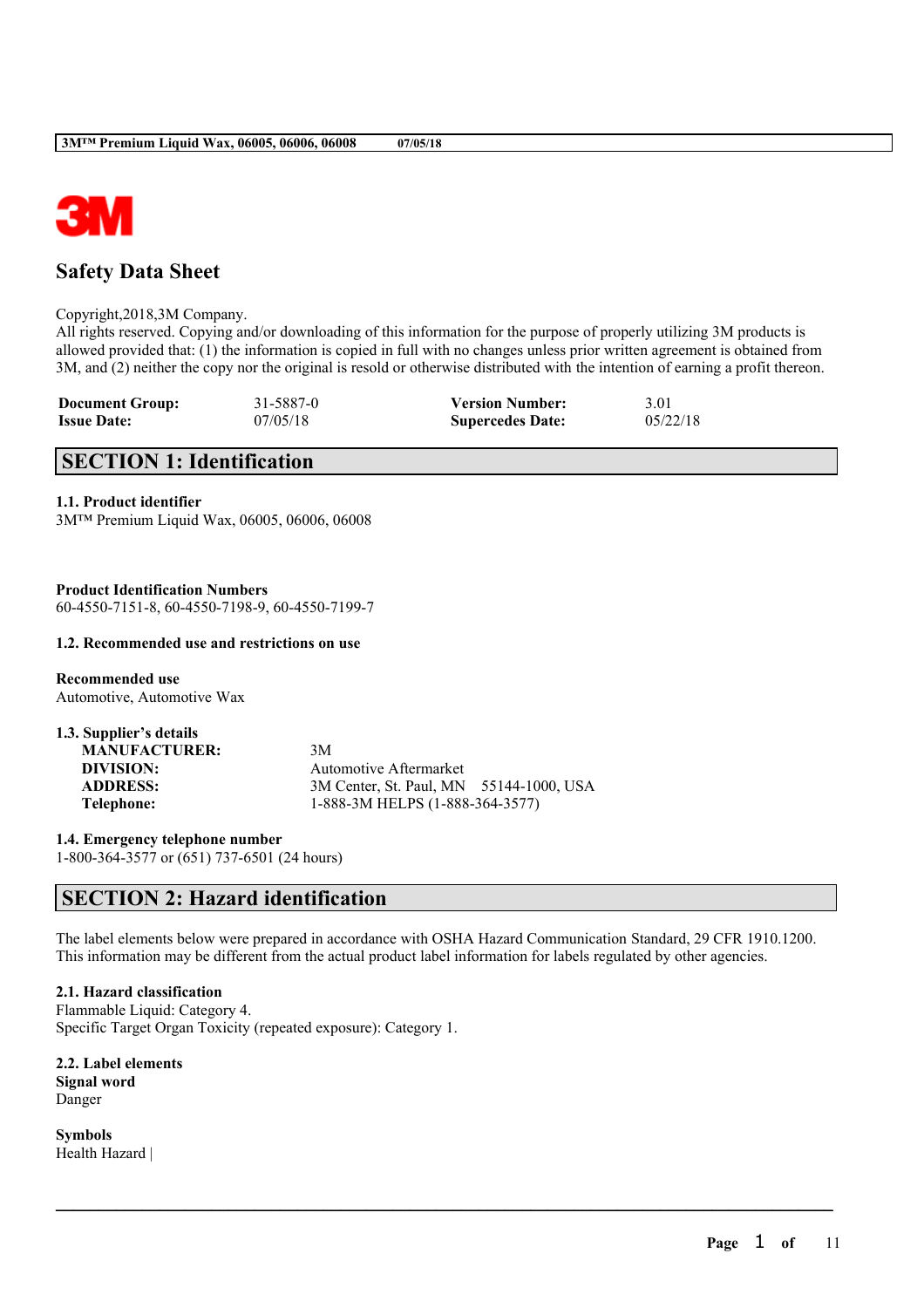### **Pictograms**



**Hazard Statements** Combustible liquid.

Causes damage to organs through prolonged or repeated exposure: respiratory system |

## **Precautionary Statements**

**General:** Keep out of reach of children.

### **Prevention:**

Keep away from heat/sparks/open flames/hot surfaces. - No smoking. Do not breathe dust/fume/gas/mist/vapors/spray. Wear protective gloves and eye/face protection. Do not eat, drink or smoke when using this product. Wash thoroughly after handling.

### **Response:**

Get medical advice/attention if you feel unwell. In case of fire: Use a fire fighting agent suitable for flammable liquids such as dry chemical or carbon dioxide to extinguish.

### **Storage:**

Store in a well-ventilated place. Keep cool.

### **Disposal:**

Dispose of contents/container in accordance with applicable local/regional/national/international regulations.

18% of the mixture consists of ingredients of unknown acute inhalation toxicity.

## **SECTION 3: Composition/information on ingredients**

| Ingredient                               | C.A.S. No.     | $\%$ by Wt               |
|------------------------------------------|----------------|--------------------------|
| Water                                    | 7732-18-5      | 40 - 70 Trade Secret *   |
| Hydrotreated Light Petroleum Distillates | 64742-47-8     | $\leq$ 19 Trade Secret * |
| Kaolin                                   | 1332-58-7      | 7 - 13 Trade Secret *    |
| Poly (Dimethylsiloxane)                  | 63148-62-9     | 3 - 7 Trade Secret *     |
| 2-Butoxyethanol                          | $111 - 76 - 2$ | 1 - 5 Trade Secret *     |
| Glycerin                                 | $56 - 81 - 5$  | 1 - 5 Trade Secret *     |

\*The specific chemical identity and/or exact percentage (concentration) of this composition has been withheld as a trade secret.

 $\mathcal{L}_\mathcal{L} = \mathcal{L}_\mathcal{L} = \mathcal{L}_\mathcal{L} = \mathcal{L}_\mathcal{L} = \mathcal{L}_\mathcal{L} = \mathcal{L}_\mathcal{L} = \mathcal{L}_\mathcal{L} = \mathcal{L}_\mathcal{L} = \mathcal{L}_\mathcal{L} = \mathcal{L}_\mathcal{L} = \mathcal{L}_\mathcal{L} = \mathcal{L}_\mathcal{L} = \mathcal{L}_\mathcal{L} = \mathcal{L}_\mathcal{L} = \mathcal{L}_\mathcal{L} = \mathcal{L}_\mathcal{L} = \mathcal{L}_\mathcal{L}$ 

# **SECTION 4: First aid measures**

### **4.1. Description of first aid measures**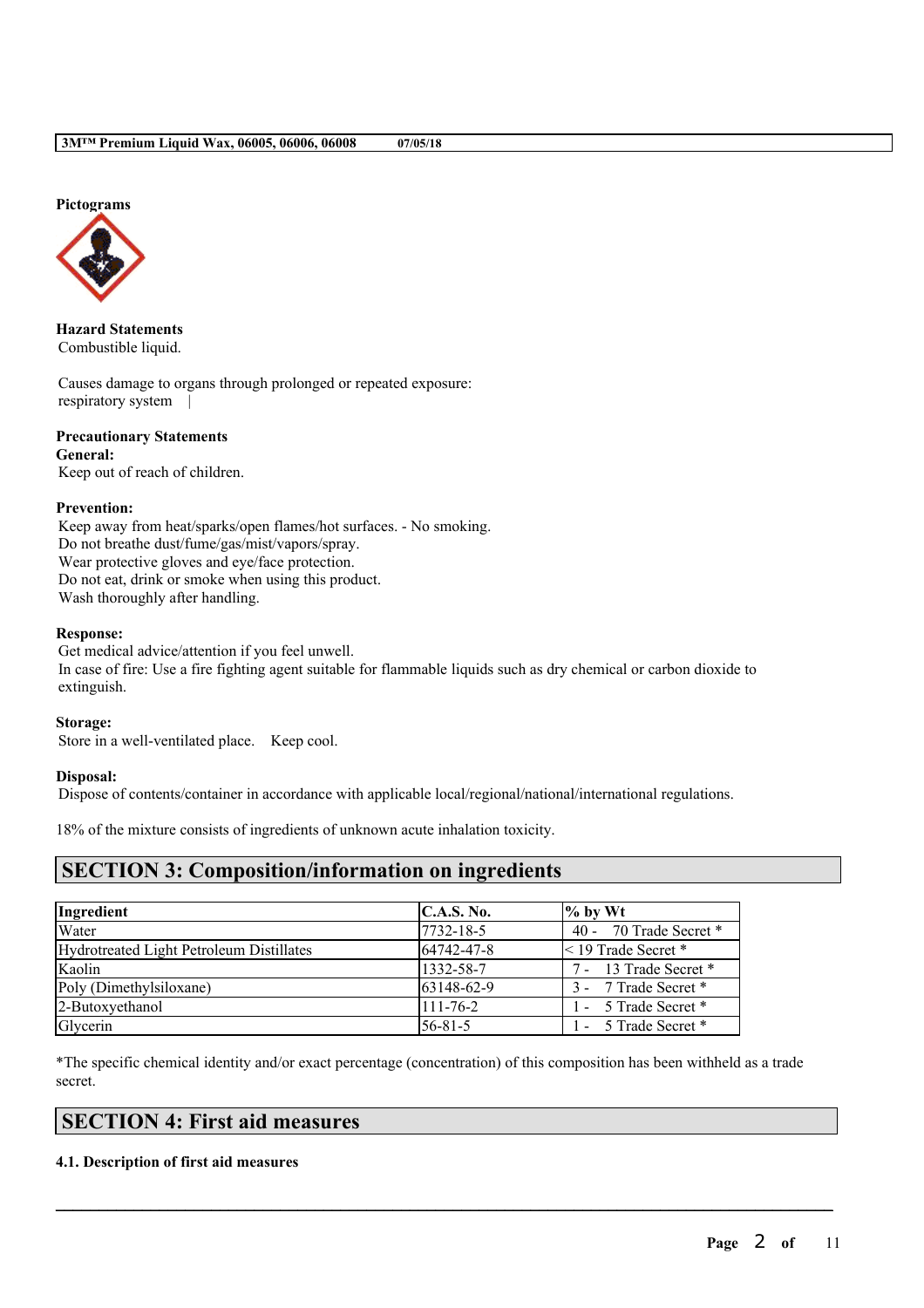### **Inhalation:**

Remove person to fresh air. If you feel unwell, get medical attention.

### **Skin Contact:**

Wash with soap and water. If signs/symptoms develop, get medical attention.

### **Eye Contact:**

No need for first aid is anticipated.

### **If Swallowed:**

Rinse mouth. If you feel unwell, get medical attention.

### **4.2. Most important symptoms and effects, both acute and delayed**

See Section 11.1. Information on toxicological effects.

# **4.3. Indication of any immediate medical attention and special treatment required**

Not applicable

## **SECTION 5: Fire-fighting measures**

### **5.1. Suitable extinguishing media**

In case of fire: Use a fire fighting agent suitable for flammable liquids such as dry chemical or carbon dioxide to extinguish.

### **5.2. Special hazards arising from the substance or mixture**

Closed containers exposed to heat from fire may build pressure and explode.

### **Hazardous Decomposition or By-Products**

| <b>Substance</b>   | Condition         |
|--------------------|-------------------|
| Hydrocarbons       | During Combustion |
| Carbon monoxide    | During Combustion |
| Carbon dioxide     | During Combustion |
| Ammonia            | During Combustion |
| Oxides of Nitrogen | During Combustion |
|                    |                   |

### **5.3. Special protective actions for fire-fighters**

Water may not effectively extinguish fire; however, it should be used to keep fire-exposed containers and surfaces cool and prevent explosive rupture. Wear full protective clothing, including helmet, self-contained, positive pressure or pressure demand breathing apparatus, bunker coat and pants, bands around arms, waist and legs, face mask, and protective covering for exposed areas of the head.

## **SECTION 6: Accidental release measures**

### **6.1. Personal precautions, protective equipment and emergency procedures**

Evacuate area. Keep away from heat/sparks/open flames/hot surfaces. - No smoking. Use only non-sparking tools. Ventilate the area with fresh air. For large spill, or spills in confined spaces, provide mechanical ventilation to disperse or exhaust vapors, in accordance with good industrial hygiene practice. Warning! A motor could be an ignition source and could cause flammable gases or vapors in the spill area to burn or explode. Refer to other sections of this SDS for information regarding physical and health hazards, respiratory protection, ventilation, and personal protective equipment.

### **6.2. Environmental precautions**

Avoid release to the environment. For larger spills, cover drains and build dikes to prevent entry into sewer systems or bodies of water.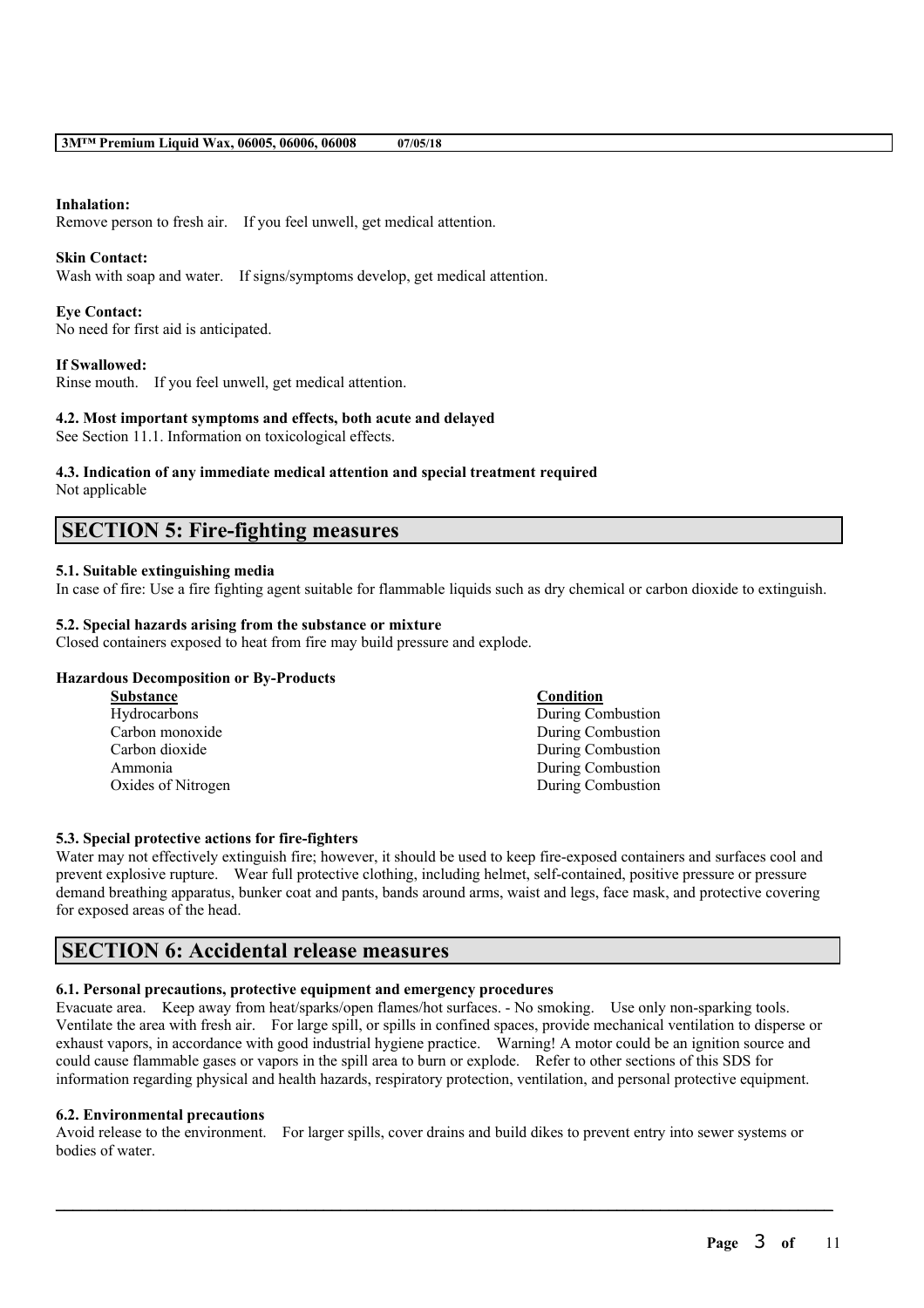### **6.3. Methods and material for containment and cleaning up**

Contain spill. Working from around the edges of the spill inward, cover with bentonite, vermiculite, or commercially available inorganic absorbent material. Mix in sufficient absorbent until it appears dry. Remember, adding an absorbent material does not remove a physical, health, or environmental hazard. Collect as much of the spilled material as possible using non-sparking tools. Place in a closed container approved for transportation by appropriate authorities. Clean up residue with an appropriate solvent selected by a qualified and authorized person. Ventilate the area with fresh air. Read and follow safety precautions on the solvent label and SDS. Seal the container. Dispose of collected material as soon as possible in accordance with applicable local/regional/national/international regulations.

# **SECTION 7: Handling and storage**

### **7.1. Precautions for safe handling**

Keep out of reach of children. Keep away from heat/sparks/open flames/hot surfaces. - No smoking. Do not breathe dust/fume/gas/mist/vapors/spray. Do not get in eyes, on skin, or on clothing. Do not eat, drink or smoke when using this product. Wash thoroughly after handling. Avoid release to the environment. Avoid contact with oxidizing agents (eg. chlorine, chromic acid etc.)

### **7.2. Conditions for safe storage including any incompatibilities**

Store in a well-ventilated place. Keep cool. Protect from sunlight. Store away from heat. Store away from acids. Store away from oxidizing agents.

# **SECTION 8: Exposure controls/personal protection**

### **8.1. Control parameters**

### **Occupational exposure limits**

If a component is disclosed in section 3 but does not appear in the table below, an occupational exposure limit is not available for the component.

| Ingredient           | <b>C.A.S. No.</b> | Agency       | Limit type                    | <b>Additional Comments</b> |
|----------------------|-------------------|--------------|-------------------------------|----------------------------|
| 2-Butoxyethanol      | $111 - 76 - 2$    | <b>ACGIH</b> | TWA:20 ppm                    | A3: Confirmed animal       |
|                      |                   |              |                               | carcin.                    |
| 2-Butoxyethanol      | $111 - 76 - 2$    | <b>OSHA</b>  | TWA:240 mg/m3(50 ppm)         | SKIN                       |
| Kaolin               | 1332-58-7         | <b>ACGIH</b> | TWA(respirable fraction):2    | A4: Not class, as human    |
|                      |                   |              | mg/m3                         | carcin                     |
| KAOLIN, TOTAL DUST   | 1332-58-7         | <b>OSHA</b>  | TWA(as total dust):15         |                            |
|                      |                   |              | mg/m3;TWA(respirable          |                            |
|                      |                   |              | fraction): $5 \text{ mg/m}$   |                            |
| Glycerin             | $56 - 81 - 5$     | <b>OSHA</b>  | TWA(as total dust):15         |                            |
|                      |                   |              | mg/m3;TWA(respirable          |                            |
|                      |                   |              | fraction): $5 \text{ mg/m}$ 3 |                            |
| Kerosine (petroleum) | 64742-47-8        | <b>ACGIH</b> | TWA(as total hydrocarbon      | A3: Confirmed animal       |
|                      |                   |              | vapor, non-aerosol):200       | carcin., SKIN              |
|                      |                   |              | mg/m3                         |                            |

ACGIH : American Conference of Governmental Industrial Hygienists

AIHA : American Industrial Hygiene Association

CMRG : Chemical Manufacturer's Recommended Guidelines

OSHA : United States Department of Labor - Occupational Safety and Health Administration

TWA: Time-Weighted-Average

STEL: Short Term Exposure Limit

CEIL: Ceiling

### **8.2. Exposure controls**

### **8.2.1. Engineering controls**

 $\mathcal{L}_\mathcal{L} = \mathcal{L}_\mathcal{L} = \mathcal{L}_\mathcal{L} = \mathcal{L}_\mathcal{L} = \mathcal{L}_\mathcal{L} = \mathcal{L}_\mathcal{L} = \mathcal{L}_\mathcal{L} = \mathcal{L}_\mathcal{L} = \mathcal{L}_\mathcal{L} = \mathcal{L}_\mathcal{L} = \mathcal{L}_\mathcal{L} = \mathcal{L}_\mathcal{L} = \mathcal{L}_\mathcal{L} = \mathcal{L}_\mathcal{L} = \mathcal{L}_\mathcal{L} = \mathcal{L}_\mathcal{L} = \mathcal{L}_\mathcal{L}$ Use general dilution ventilation and/or local exhaust ventilation to control airborne exposures to below relevant Exposure Limits and/or control dust/fume/gas/mist/vapors/spray. If ventilation is not adequate, use respiratory protection equipment.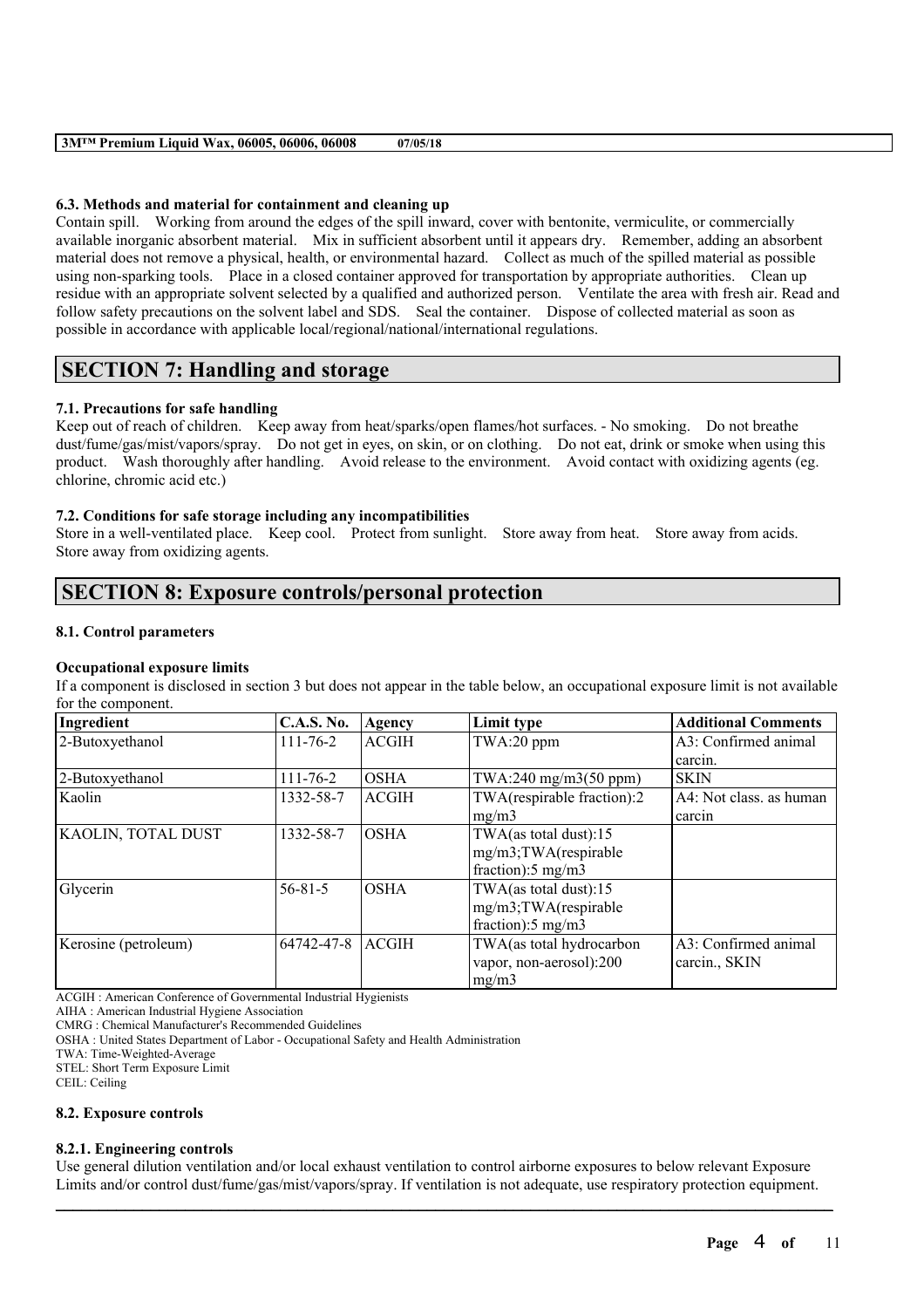## **8.2.2. Personal protective equipment (PPE)**

## **Eye/face protection**

Select and use eye/face protection to prevent contact based on the results of an exposure assessment. The following eye/face protection(s) are recommended: Safety Glasses with side shields

## **Skin/hand protection**

Select and use gloves and/or protective clothing approved to relevant local standards to prevent skin contact based on the results of an exposure assessment. Selection should be based on use factors such as exposure levels, concentration of the substance or mixture, frequency and duration, physical challenges such as temperature extremes, and other use conditions. Consult with your glove and/or protective clothing manufacturer for selection of appropriate compatible gloves/protective clothing. Note: Nitrile gloves may be worn over polymer laminate gloves to improve dexterity. Gloves made from the following material(s) are recommended: Polymer laminate

## **Respiratory protection**

An exposure assessment may be needed to decide if a respirator is required. If a respirator is needed, use respirators as part of a full respiratory protection program. Based on the results of the exposure assessment, select from the following respirator type(s) to reduce inhalation exposure:

Half facepiece or full facepiece air-purifying respirator suitable for organic vapors and particulates

For questions about suitability for a specific application, consult with your respirator manufacturer.

# **SECTION 9: Physical and chemical properties**

## **9.1. Information on basic physical and chemical properties**

| mornianon on pasic physical and enemiear properties |                                                         |
|-----------------------------------------------------|---------------------------------------------------------|
| <b>General Physical Form:</b>                       | Liquid                                                  |
| <b>Specific Physical Form:</b>                      | Paste                                                   |
| Odor, Color, Grade:                                 | Bland Odor, Pale Green-Yellow Cream.                    |
| <b>Odor threshold</b>                               | No Data Available                                       |
| pН                                                  | 9                                                       |
| <b>Melting point</b>                                | Not Applicable                                          |
| <b>Boiling Point</b>                                | No Data Available                                       |
| <b>Flash Point</b>                                  | 145 °F [Test Method: Closed Cup]                        |
| <b>Evaporation rate</b>                             | No Data Available                                       |
| Flammability (solid, gas)                           | Not Applicable                                          |
| <b>Flammable Limits(LEL)</b>                        | No Data Available                                       |
| <b>Flammable Limits(UEL)</b>                        | No Data Available                                       |
| <b>Vapor Pressure</b>                               | No Data Available                                       |
| <b>Vapor Density</b>                                | No Data Available                                       |
| <b>Density</b>                                      | $1.00$ g/ml                                             |
| <b>Specific Gravity</b>                             | $[RefStd:WATER=1]$                                      |
| <b>Solubility In Water</b>                          | No Data Available                                       |
| Solubility- non-water                               | No Data Available                                       |
| Partition coefficient: n-octanol/water              | No Data Available                                       |
| <b>Autoignition temperature</b>                     | No Data Available                                       |
| <b>Decomposition temperature</b>                    | No Data Available                                       |
| <b>Viscosity</b>                                    | 8,000 centipoise                                        |
| <b>Hazardous Air Pollutants</b>                     | 0 lb HAPS/lb solids [Test Method:Calculated]            |
| Molecular weight                                    | No Data Available                                       |
| <b>Volatile Organic Compounds</b>                   | 2.3 % weight [Test Method: calculated per CARB title 2] |
| <b>Volatile Organic Compounds</b>                   | 203 g/l [Test Method: calculated SCAQMD rule 443.1]     |
|                                                     |                                                         |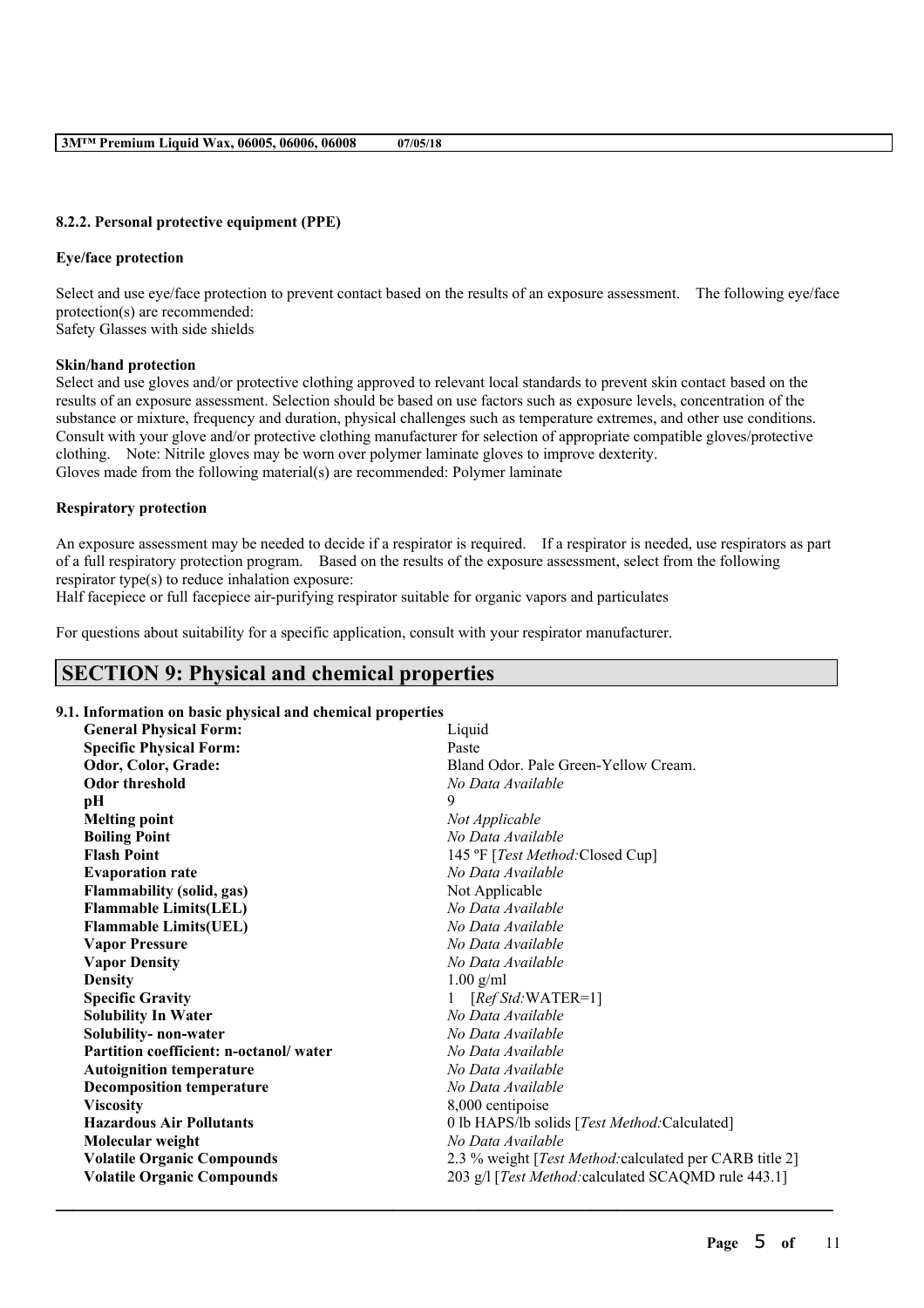**Percent volatile** 80.9 % weight

**VOC Less H2O & Exempt Solvents** 516 g/l [*Test Method:*calculated SCAQMD rule 443.1]

## **SECTION 10: Stability and reactivity**

### **10.1. Reactivity**

This material may be reactive with certain agents under certain conditions - see the remaining headings in this section.

**10.2. Chemical stability** Stable.

### **10.3. Possibility of hazardous reactions**

Hazardous polymerization will not occur.

**10.4. Conditions to avoid** Heat Sparks and/or flames Light

### **10.5. Incompatible materials** Strong oxidizing agents Strong acids

**10.6. Hazardous decomposition products Substance Condition** None known.

Refer to section 5.2 for hazardous decomposition products during combustion.

# **SECTION 11: Toxicological information**

The information below may not be consistent with the material classification in Section 2 if specific ingredient **classifications are mandated by a competent authority. In addition, toxicological data on ingredients may not be** reflected in the material classification and/or the signs and symptoms of exposure, because an ingredient may be present below the threshold for labeling, an ingredient may not be available for exposure, or the data may not be **relevant to the material as a whole.**

### **11.1. Information on Toxicological effects**

**Signs and Symptoms of Exposure**

Based on test data and/or information on the components, this material may produce the following health effects:

### **Inhalation:**

Respiratory Tract Irritation: Signs/symptoms may include cough, sneezing, nasal discharge, headache, hoarseness, and nose and throat pain.

 $\mathcal{L}_\mathcal{L} = \mathcal{L}_\mathcal{L} = \mathcal{L}_\mathcal{L} = \mathcal{L}_\mathcal{L} = \mathcal{L}_\mathcal{L} = \mathcal{L}_\mathcal{L} = \mathcal{L}_\mathcal{L} = \mathcal{L}_\mathcal{L} = \mathcal{L}_\mathcal{L} = \mathcal{L}_\mathcal{L} = \mathcal{L}_\mathcal{L} = \mathcal{L}_\mathcal{L} = \mathcal{L}_\mathcal{L} = \mathcal{L}_\mathcal{L} = \mathcal{L}_\mathcal{L} = \mathcal{L}_\mathcal{L} = \mathcal{L}_\mathcal{L}$ 

May cause additional health effects (see below).

### **Skin Contact:**

Mild Skin Irritation: Signs/symptoms may include localized redness, swelling, itching, and dryness.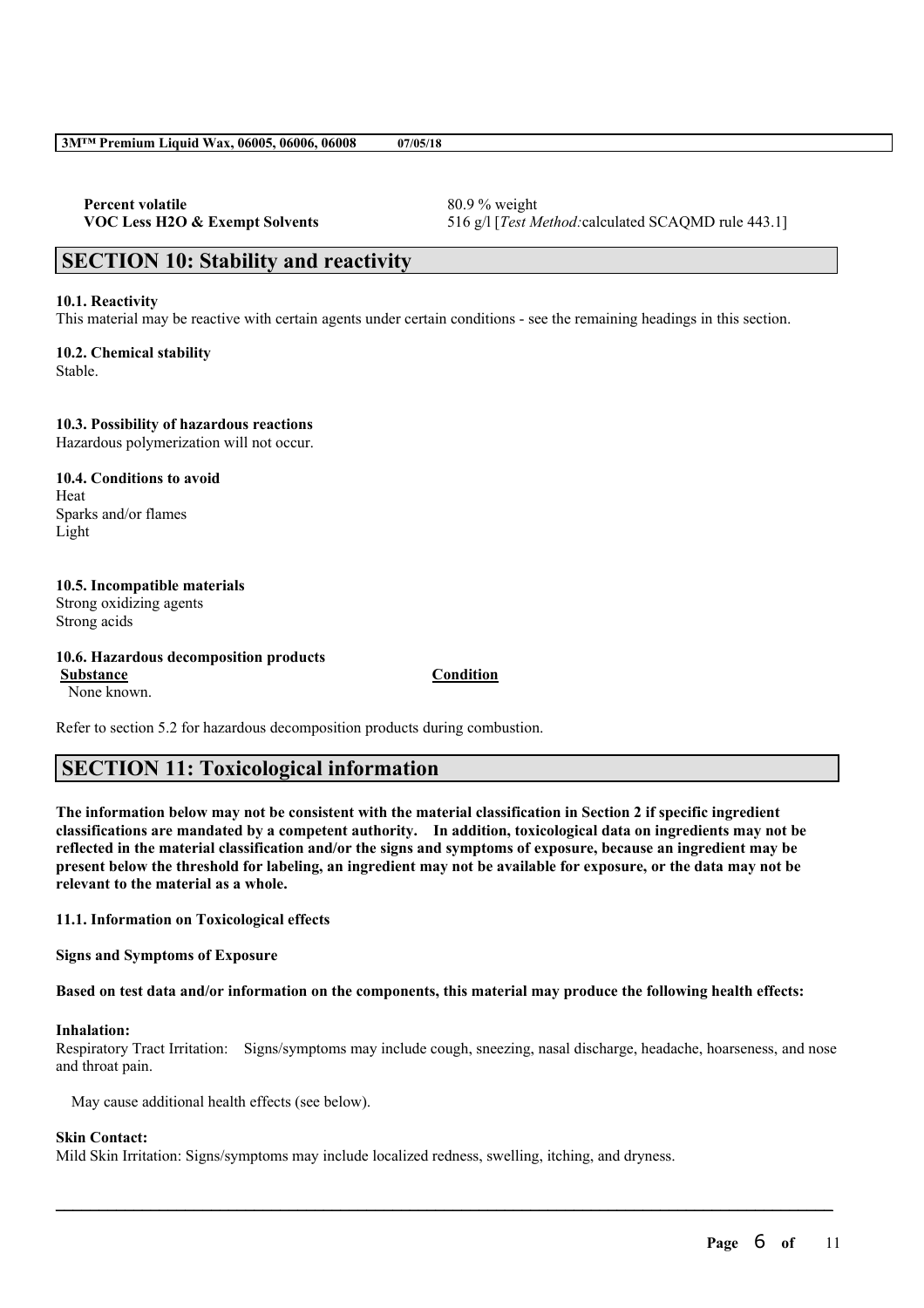### **Eye Contact:**

Contact with the eyes during product use is not expected to result in significant irritation.

### **Ingestion:**

Gastrointestinal Irritation: Signs/symptoms may include abdominal pain, stomach upset, nausea, vomiting and diarrhea.

### **Additional Health Effects:**

### **Prolonged or repeated exposure may cause target organ effects:**

Pneumoconiosis: Sign/symptoms may include persistent cough, breathlessness, chest pain, increased amounts of sputum, and changes in lung function tests.

### **Toxicological Data**

If a component is disclosed in section 3 but does not appear in a table below, either no data are available for that endpoint or the data are not sufficient for classification.

#### **Acute Toxicity**

| <b>Name</b>                              | Route                                 | <b>Species</b> | Value                                             |
|------------------------------------------|---------------------------------------|----------------|---------------------------------------------------|
| Overall product                          | Dermal                                |                | No data available; calculated $ATE > 5,000$ mg/kg |
| Overall product                          | Inhalation-<br>Vapor $(4 \text{ hr})$ |                | No data available; calculated $ATE > 50$ mg/l     |
| Overall product                          | Ingestion                             |                | No data available; calculated $ATE > 5,000$ mg/kg |
| Hydrotreated Light Petroleum Distillates | Dermal                                | Rabbit         | $LD50 > 3,160$ mg/kg                              |
| Hydrotreated Light Petroleum Distillates | Inhalation-<br>Dust/Mist<br>(4 hours) | Rat            | $LC50 > 3$ mg/l                                   |
| Hydrotreated Light Petroleum Distillates | Ingestion                             | Rat            | $LD50 > 5,000$ mg/kg                              |
| Kaolin                                   | Dermal                                |                | LD50 estimated to be $> 5,000$ mg/kg              |
| Kaolin                                   | Ingestion                             | Human          | $LD50 > 15,000$ mg/kg                             |
| Poly (Dimethylsiloxane)                  | Dermal                                | Rabbit         | $LD50 > 19,400$ mg/kg                             |
| Poly (Dimethylsiloxane)                  | Ingestion                             | Rat            | $LD50 > 17,000$ mg/kg                             |
| Glycerin                                 | Dermal                                | Rabbit         | LD50 estimated to be $> 5,000$ mg/kg              |
| Glycerin                                 | Ingestion                             | Rat            | $LD50 > 5,000$ mg/kg                              |
| 2-Butoxyethanol                          | Dermal                                | Guinea<br>pig  | $LD50 > 2,000$ mg/kg                              |
| 2-Butoxyethanol                          | Inhalation-<br>Vapor (4<br>hours)     | Guinea<br>pig  | $LC50 > 2.6$ mg/l                                 |
| 2-Butoxyethanol                          | Ingestion                             | Guinea<br>pig  | LD50<br>$1,414$ mg/kg                             |

 $ATE = acute$  toxicity estimate

### **Skin Corrosion/Irritation**

| Name                                     | <b>Species</b> | Value                     |
|------------------------------------------|----------------|---------------------------|
|                                          |                |                           |
| Hydrotreated Light Petroleum Distillates | Rabbit         | Mild irritant             |
| Kaolin                                   | Professio      | No significant irritation |
|                                          | nal            |                           |
|                                          | judgeme        |                           |
|                                          | nt             |                           |
| Poly (Dimethylsiloxane)                  | Rabbit         | No significant irritation |
| Glycerin                                 | Rabbit         | No significant irritation |
| 2-Butoxyethanol                          | Rabbit         | Irritant                  |

#### **Serious Eye Damage/Irritation**

| Name                                     | <b>Species</b> | Value                     |
|------------------------------------------|----------------|---------------------------|
|                                          |                |                           |
| Hydrotreated Light Petroleum Distillates | Rabbit         | Mild irritant             |
| Kaolin                                   | Professio      | No significant irritation |
|                                          | nal            |                           |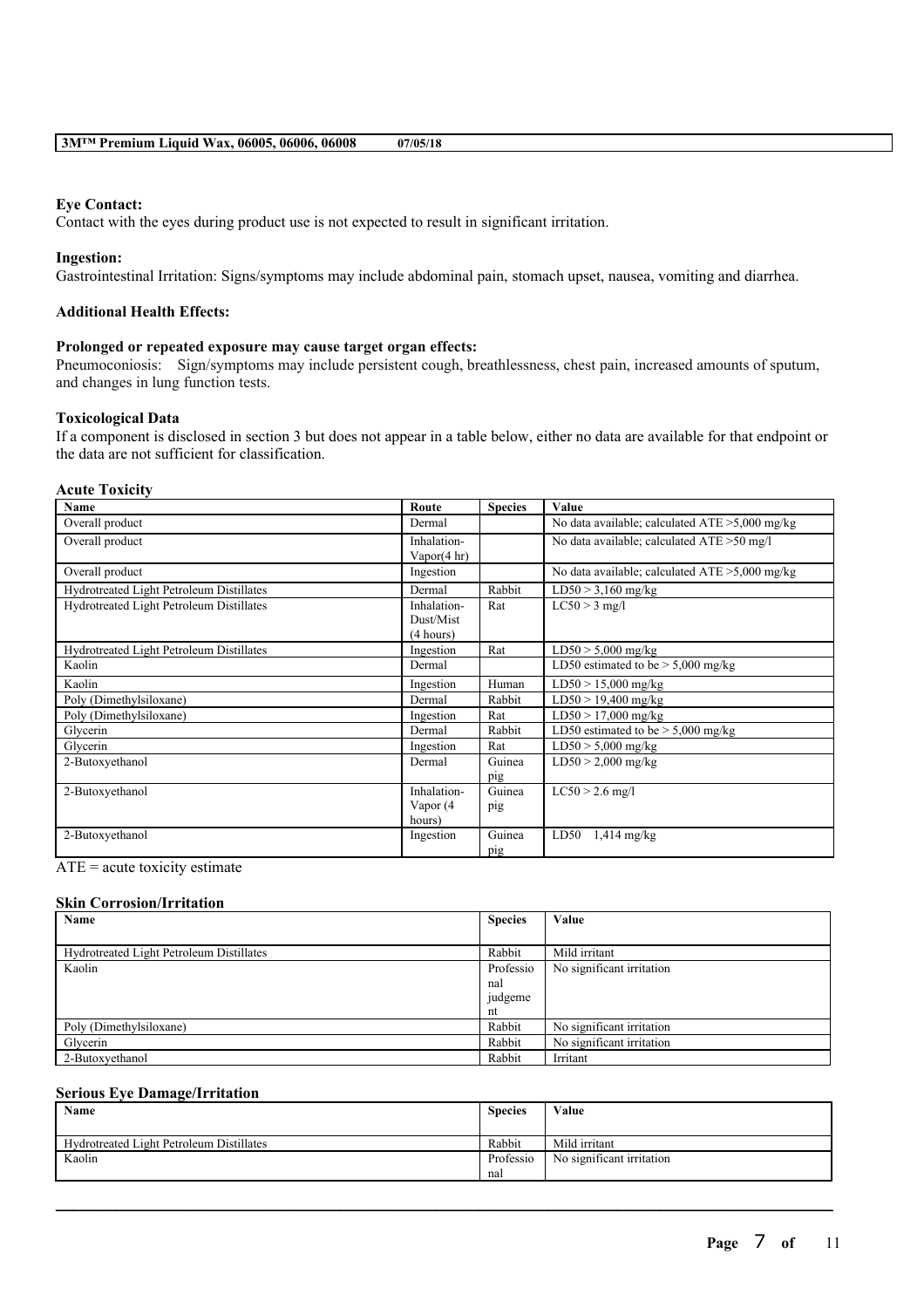|                         | judgeme |                           |
|-------------------------|---------|---------------------------|
|                         | nt      |                           |
| Poly (Dimethylsiloxane) | Rabbit  | No significant irritation |
| Glycerin                | Rabbit  | No significant irritation |
| 2-Butoxyethanol         | Rabbit  | Severe irritant           |

### **Skin Sensitization**

| Name                                     | <b>Species</b> | Value          |
|------------------------------------------|----------------|----------------|
| Hydrotreated Light Petroleum Distillates | Guinea         | Not classified |
|                                          | pig            |                |
| Glycerin                                 | Guinea         | Not classified |
|                                          | pig            |                |
| 2-Butoxyethanol                          | Guinea         | Not classified |
|                                          | pig            |                |

### **Respiratory Sensitization**

For the component/components, either no data are currently available or the data are not sufficient for classification.

### **Germ Cell Mutagenicity**

| Name                                     | Route    | Value                                                                           |
|------------------------------------------|----------|---------------------------------------------------------------------------------|
| Hydrotreated Light Petroleum Distillates | In Vitro | Not mutagenic                                                                   |
| 2-Butoxyethanol                          | In Vitro | Some positive data exist, but the data are not<br>sufficient for classification |

### **Carcinogenicity**

| Name                                     | Route      | <b>Species</b> | Value                                          |
|------------------------------------------|------------|----------------|------------------------------------------------|
| Hydrotreated Light Petroleum Distillates | Dermal     | Mouse          | Some positive data exist, but the data are not |
|                                          |            |                | sufficient for classification                  |
| Kaolin                                   | Inhalation | Multiple       | Not carcinogenic                               |
|                                          |            | animal         |                                                |
|                                          |            | species        |                                                |
| Glycerin                                 | Ingestion  | Mouse          | Some positive data exist, but the data are not |
|                                          |            |                | sufficient for classification                  |
| 2-Butoxyethanol                          | Inhalation | Multiple       | Some positive data exist, but the data are not |
|                                          |            | animal         | sufficient for classification                  |
|                                          |            | species        |                                                |

### **Reproductive Toxicity**

### **Reproductive and/or Developmental Effects**

| Name            | Route      | Value                                  | <b>Species</b>                | <b>Test Result</b>              | <b>Exposure</b><br><b>Duration</b> |
|-----------------|------------|----------------------------------------|-------------------------------|---------------------------------|------------------------------------|
| Glycerin        | Ingestion  | Not classified for female reproduction | Rat                           | <b>NOAEL 2,000</b><br>mg/kg/day | 2 generation                       |
| Glycerin        | Ingestion  | Not classified for male reproduction   | Rat                           | <b>NOAEL 2,000</b><br>mg/kg/day | 2 generation                       |
| Glycerin        | Ingestion  | Not classified for development         | Rat                           | <b>NOAEL 2.000</b><br>mg/kg/day | 2 generation                       |
| 2-Butoxyethanol | Dermal     | Not classified for development         | Rat                           | <b>NOAEL 1,760</b><br>mg/kg/day | during<br>gestation                |
| 2-Butoxyethanol | Ingestion  | Not classified for development         | Rat                           | <b>NOAEL 100</b><br>mg/kg/day   | during<br>organogenesi<br>S        |
| 2-Butoxyethanol | Inhalation | Not classified for development         | Multiple<br>animal<br>species | <b>NOAEL 0.48</b><br>mg/l       | during<br>organogenesi<br>s        |

## **Target Organ(s)**

| $\sim$<br>$\bullet$<br>. arget<br>Specific<br>exposure<br>Jrgan<br><b>FOXICITY</b><br>single |       |                   |       |         |                          |                  |
|----------------------------------------------------------------------------------------------|-------|-------------------|-------|---------|--------------------------|------------------|
| Name                                                                                         | Koute | Target<br>Organ(s | 'alue | Species | m.<br><b>Fest Result</b> | <b>LXDOSUITE</b> |
|                                                                                              |       |                   |       |         |                          |                  |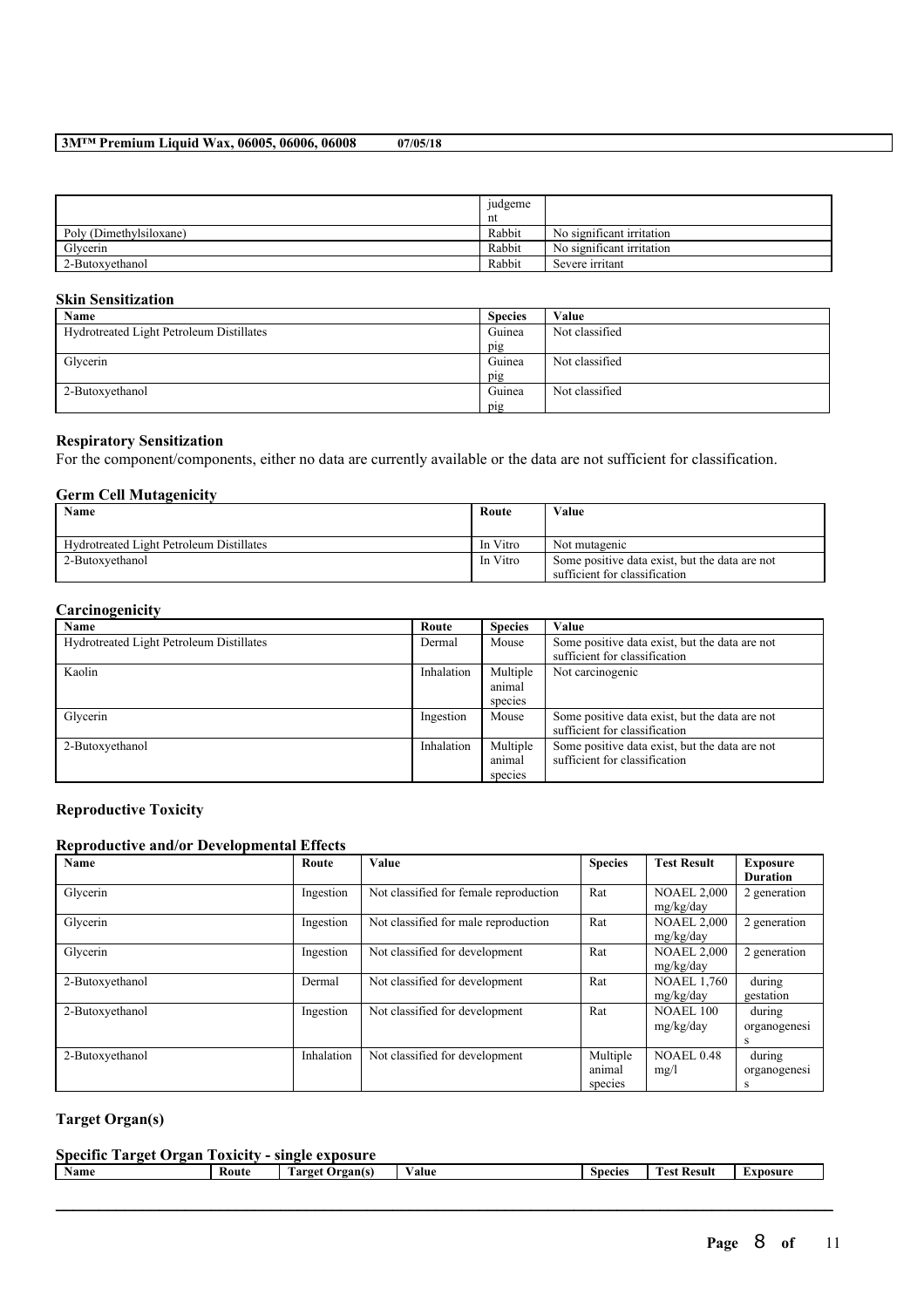|                                                    |            |                        |                                   |                    |                               | <b>Duration</b> |
|----------------------------------------------------|------------|------------------------|-----------------------------------|--------------------|-------------------------------|-----------------|
| Hydrotreated Light                                 | Inhalation | central nervous        | May cause drowsiness or           | Human              | NOAEL Not                     |                 |
| <b>Petroleum Distillates</b>                       |            | system depression      | dizziness                         | and                | available                     |                 |
|                                                    | Inhalation | respiratory irritation | Some positive data exist, but the | animal             | <b>NOAEL Not</b>              |                 |
| Hydrotreated Light<br><b>Petroleum Distillates</b> |            |                        | data are not sufficient for       |                    | available                     |                 |
|                                                    |            |                        | classification                    |                    |                               |                 |
| Hydrotreated Light                                 | Ingestion  | central nervous        | May cause drowsiness or           | Professio          | <b>NOAEL</b>                  |                 |
| <b>Petroleum Distillates</b>                       |            | system depression      | dizziness                         | nal                | Notavailable                  |                 |
|                                                    |            |                        |                                   | judgeme            |                               |                 |
| 2-Butoxyethanol                                    | Dermal     | endocrine system       | Not classified                    | nt<br>Rabbit       | <b>NOAEL 902</b>              | 6 hours         |
|                                                    |            |                        |                                   |                    | mg/kg                         |                 |
| 2-Butoxyethanol                                    | Dermal     | liver                  | Not classified                    | Rabbit             | LOAEL 72                      | not available   |
|                                                    |            |                        |                                   |                    | mg/kg                         |                 |
| 2-Butoxyethanol                                    | Dermal     | kidney and/or          | Not classified                    | Rabbit             | LOAEL 451                     | 6 hours         |
|                                                    |            | bladder                |                                   |                    | mg/kg                         |                 |
| 2-Butoxyethanol                                    | Dermal     | blood                  | Not classified                    | Multiple<br>animal | <b>NOAEL Not</b><br>available |                 |
|                                                    |            |                        |                                   | species            |                               |                 |
| 2-Butoxyethanol                                    | Inhalation | central nervous        | May cause drowsiness or           | Human              | <b>NOAEL Not</b>              |                 |
|                                                    |            | system depression      | dizziness                         |                    | available                     |                 |
| 2-Butoxyethanol                                    | Inhalation | respiratory irritation | Some positive data exist, but the | Human              | <b>NOAEL Not</b>              |                 |
|                                                    |            |                        | data are not sufficient for       |                    | available                     |                 |
|                                                    |            |                        | classification                    |                    |                               |                 |
| 2-Butoxyethanol                                    | Inhalation | blood                  | Not classified                    | Multiple<br>animal | <b>NOAEL Not</b><br>available |                 |
|                                                    |            |                        |                                   | species            |                               |                 |
| 2-Butoxyethanol                                    | Ingestion  | central nervous        | May cause drowsiness or           | Professio          | NOAEL Not                     |                 |
|                                                    |            | system depression      | dizziness                         | nal                | available                     |                 |
|                                                    |            |                        |                                   | judgeme            |                               |                 |
|                                                    |            |                        |                                   | nt                 |                               |                 |
| 2-Butoxyethanol                                    | Ingestion  | blood                  | Not classified                    | Multiple<br>animal | <b>NOAEL Not</b><br>available |                 |
|                                                    |            |                        |                                   | species            |                               |                 |
| 2-Butoxyethanol                                    | Ingestion  | kidney and/or          | Not classified                    | Human              | <b>NOAEL Not</b>              | poisoning       |
|                                                    |            | bladder                |                                   |                    | available                     | and/or abuse    |

# **Specific Target Organ Toxicity - repeated exposure**

| <b>Name</b>     | Route      | Target Organ(s)                                                                     | Value                                                             | <b>Species</b>                | <b>Test Result</b>            | <b>Exposure</b><br><b>Duration</b> |
|-----------------|------------|-------------------------------------------------------------------------------------|-------------------------------------------------------------------|-------------------------------|-------------------------------|------------------------------------|
| Kaolin          | Inhalation | pneumoconiosis                                                                      | Causes damage to organs through<br>prolonged or repeated exposure | Human                         | <b>NOAEL NA</b>               | occupational<br>exposure           |
| Kaolin          | Inhalation | pulmonary fibrosis                                                                  | Not classified                                                    | Rat                           | <b>NOAEL Not</b><br>available |                                    |
| Glycerin        | Inhalation | respiratory system  <br>heart   liver   kidney<br>and/or bladder                    | Not classified                                                    | Rat                           | <b>NOAEL 3.91</b><br>mg/l     | 14 days                            |
| Glycerin        | Ingestion  | endocrine system  <br>hematopoietic<br>system   liver  <br>kidney and/or<br>bladder | Not classified                                                    | Rat                           | NOAEL<br>10,000<br>mg/kg/day  | 2 years                            |
| 2-Butoxyethanol | Dermal     | blood                                                                               | Not classified                                                    | Multiple<br>animal<br>species | <b>NOAEL Not</b><br>available | not available                      |
| 2-Butoxyethanol | Dermal     | endocrine system                                                                    | Not classified                                                    | Rabbit                        | <b>NOAEL 150</b><br>mg/kg/day | 90 days                            |
| 2-Butoxyethanol | Inhalation | liver                                                                               | Not classified                                                    | Rat                           | NOAEL 2.4<br>mg/l             | 14 weeks                           |
| 2-Butoxyethanol | Inhalation | kidney and/or<br>bladder                                                            | Not classified                                                    | Rat                           | <b>NOAEL 0.15</b><br>mg/l     | 14 weeks                           |
| 2-Butoxyethanol | Inhalation | blood                                                                               | Not classified                                                    | Rat                           | $LOAEL$ 0.15<br>mg/l          | 6 months                           |
| 2-Butoxyethanol | Inhalation | endocrine system                                                                    | Not classified                                                    | Dog                           | LOAEL 1.9<br>mg/l             | 8 days                             |
| 2-Butoxyethanol | Ingestion  | blood                                                                               | Not classified                                                    | Rat                           | LOAEL <sub>69</sub>           | 13 weeks                           |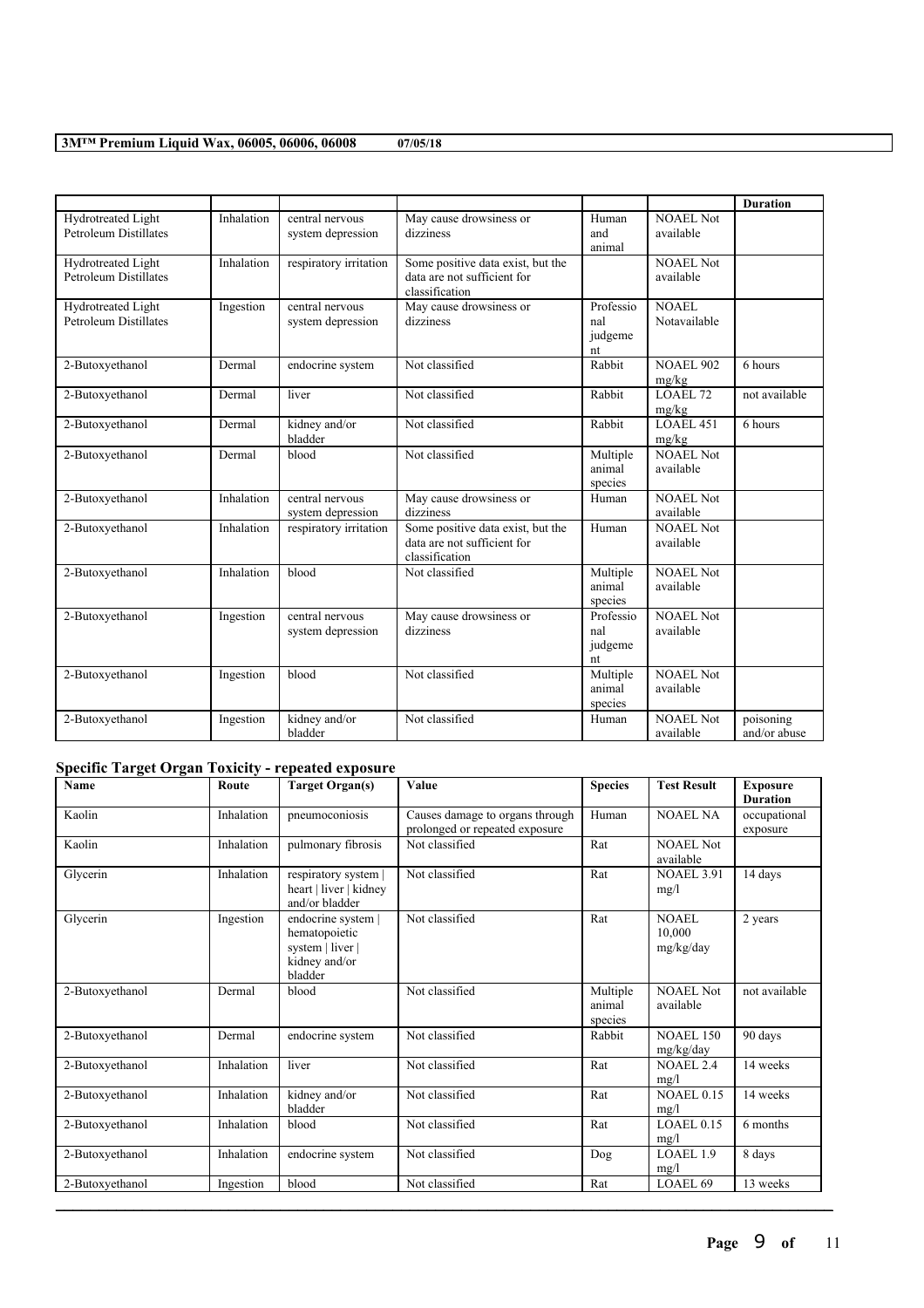|                 |           |                          |                |                               | mg/kg/day                     |               |
|-----------------|-----------|--------------------------|----------------|-------------------------------|-------------------------------|---------------|
| 2-Butoxyethanol | Ingestion | kidney and/or<br>bladder | Not classified | Multiple<br>anımal<br>species | <b>NOAEL Not</b><br>available | not available |

### **Aspiration Hazard**

| . .<br>Name                                                  | 'alue               |
|--------------------------------------------------------------|---------------------|
| <br>tullates.<br>oleum<br>eated<br>$P_{\mathsf{P}}$<br>10 hi | hazaro<br>HOI<br>11 |

Please contact the address or phone number listed on the first page of the SDS for additional toxicological information **on this material and/or its components.**

## **SECTION 12: Ecological information**

### **Ecotoxicological information**

Please contact the address or phone number listed on the first page of the SDS for additional ecotoxicological information on this material and/or its components.

### **Chemical fate information**

Please contact the address or phone number listed on the first page of the SDS for additional chemical fate information on this material and/or its components.

# **SECTION 13: Disposal considerations**

### **13.1. Disposal methods**

Dispose of contents/ container in accordance with the local/regional/national/international regulations.

Incinerate in a permitted waste incineration facility. As a disposal alternative, utilize an acceptable permitted waste disposal facility. Empty drums/barrels/containers used for transporting and handling hazardous chemicals (chemical substances/mixtures/preparations classified as Hazardous as per applicable regulations) shall be considered, stored, treated & disposed of as hazardous wastes unless otherwise defined by applicable waste regulations. Consult with the respective regulating authorities to determine the available treatment and disposal facilities.

# **SECTION 14: Transport Information**

For Transport Information, please visit http://3M.com/Transportinfo or call 1-800-364-3577 or 651-737-6501.

# **SECTION 15: Regulatory information**

### **15.1. US Federal Regulations**

Contact 3M for more information.

### **EPCRA 311/312 Hazard Classifications:**

**Physical Hazards**

Flammable (gases, aerosols, liquids, or solids)

### **Health Hazards**

Specific target organ toxicity (single or repeated exposure)

Section 313 Toxic Chemicals subject to the reporting requirements of that section and 40 CFR part 372 (EPCRA):